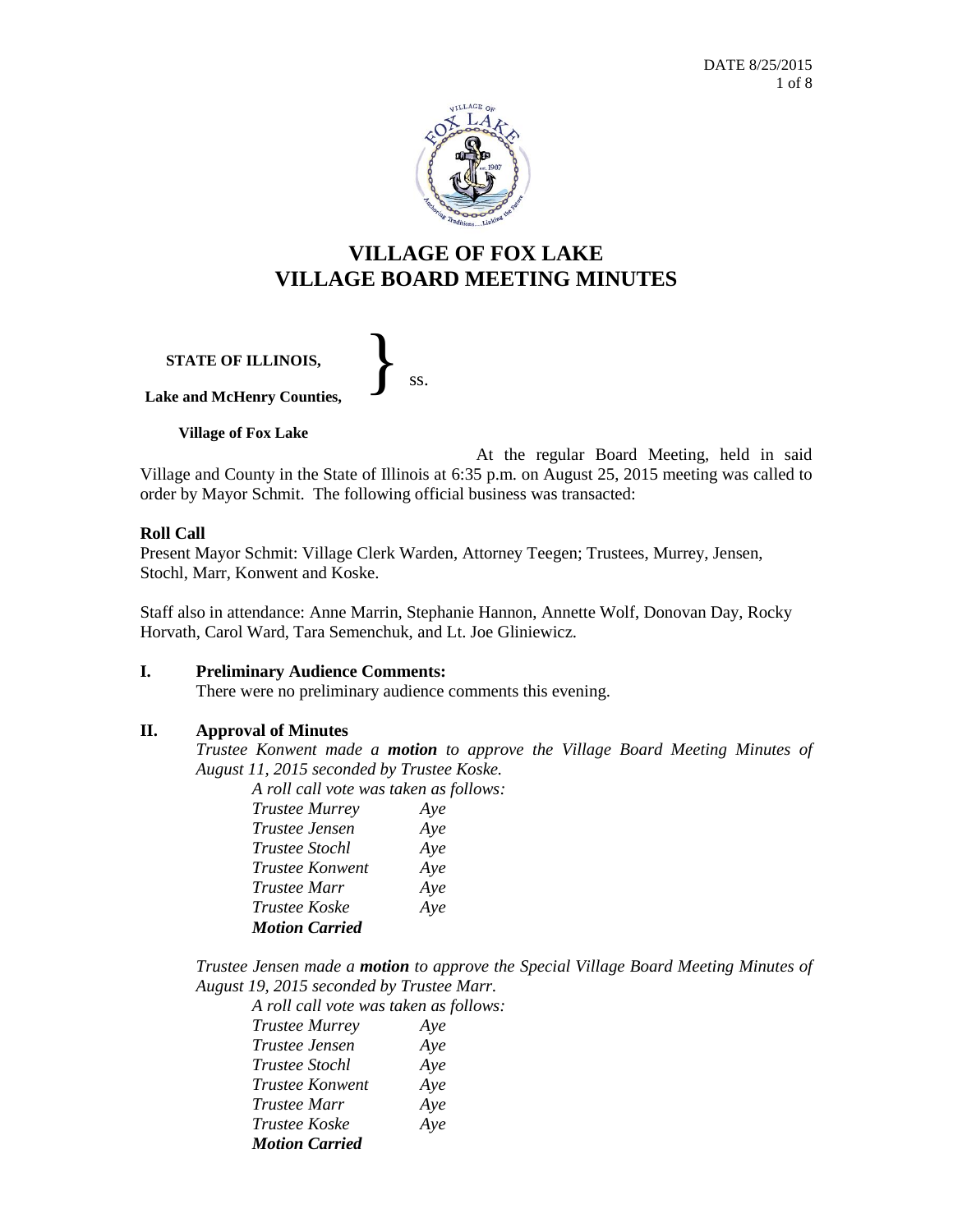# **III. Administrator Update**

Anne Marrin stated she would like to present the expenditures, warrants, and transfers for August 25, 2015. She asked if there were any questions. There were none. Anne stated if there were no questions there would be a motion to approve this evening under Finance.

Anne stated that the Villages Electrical Aggregation program, Com Ed has come out with their new figures for September and October which the residential rate will now be at 6.5%. We are currently at 7.2% so we are really watching this as we will have a loss as far as the residential rates. Anne went on to state that we want to put out a press release and all the information on the website informing the residents that if they would like to switch back to Com Ed to call NIMEC (Northern Illinois Municipal Electric Collaborative) and let them know they would like to do so. Anne stated that this is only the electrical rates through October, however they have the opportunity to go and down by .05 cents either way. This means by November we could be lower but we want to keep the residents informed. Trustee Koske asked if people chose to switch back to Com Ed can they return to NIMEC if rates become lower. Anne stated that they could not come back until we have a new contract. Trustee Jensen asked if we could re-do our contract. Anne stated that we could not because we are locked in at this rate for 2 years. Trustee Stochl asked if they guaranteed to match Com Ed's price. Anne stated no that they are specific price according to what the bids were at that time. Anne stated that the residents could switch back to Com Ed and that they are probably to fight to keep their rates lower than the Aggregations are at this point. Anne stated that everyone could go back to Com Ed including the Village and then in another two years revisit it and see what the rates are at that point.

# **IV. Recess to the Committee of the Whole**

*Trustee Jensen made a motion to recess into the Committee of the Whole Meeting at 6:38 p.m., Seconded by Trustee Koske.*

*A roll call vote was taken as follows: Trustee Murrey Aye Trustee Jensen Aye Trustee Stochl Aye Trustee Konwent Aye Trustee Marr Aye Trustee Koske Aye Motion Carried*

# **V. Committee of the Whole**

# **A. Finance**

Trustee Stochl stated that he would be asking for a motion for adopting the Capital Improvement Plan. There were no questions.

# **B. Building and Zoning**

Trustee Marr stated that he is seeking an approval to the Outdoor Music application for 114 Washington Street. There were no questions.

# **C. Parks and Recreation**

Trustee Koske went through the following events and programs in the Village. All events and programs can be found on the Village website at foxlake.org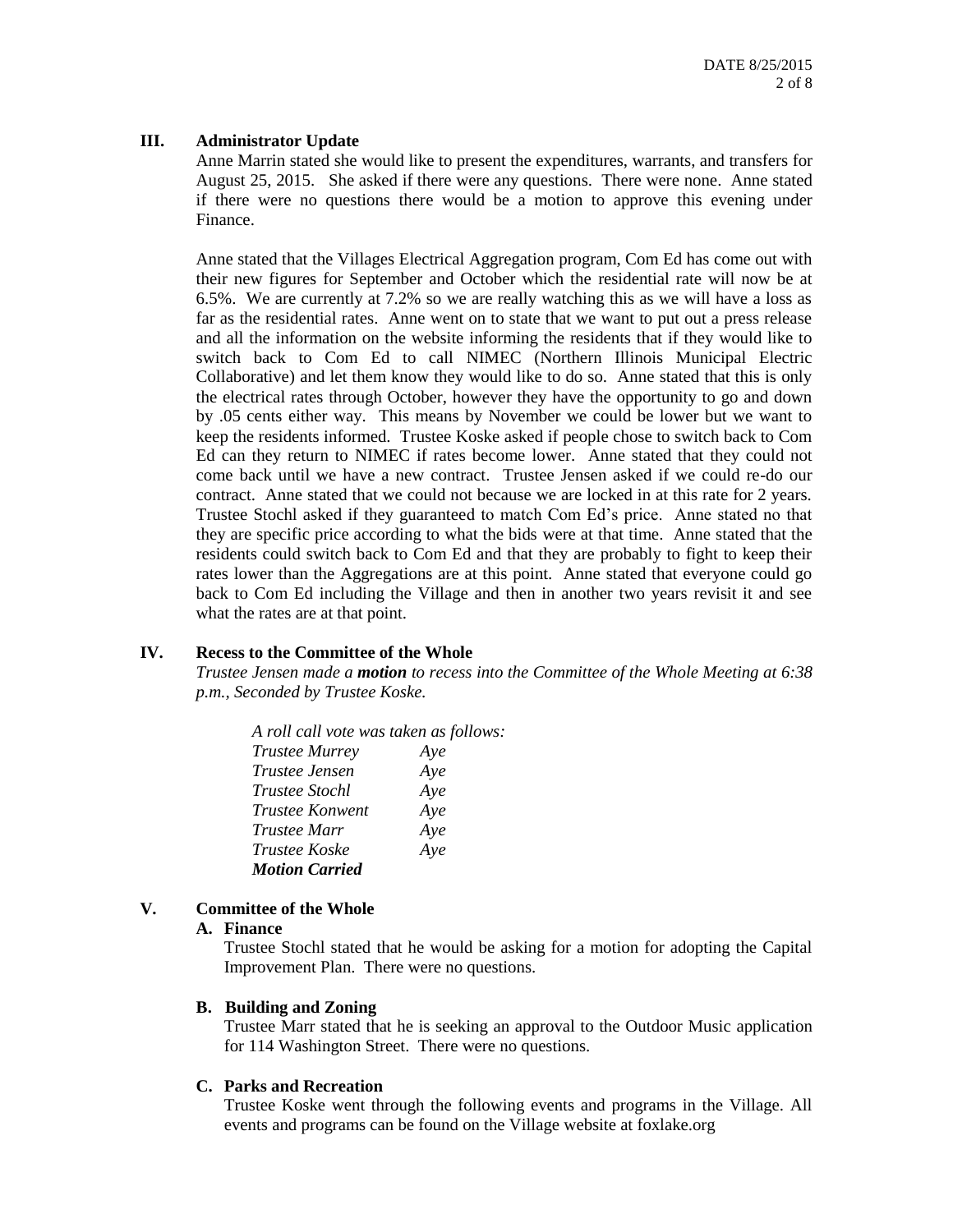The Stanton Middle School is doing a Day of Service Fundraiser on September 25, 2015. The entire student body will be dispersed throughout Fox Lake and Grant Township doing a variety of service projects. One of them will be painting a mural on the retaining wall on Grand Ave. just before Highview. We will have an artist rendition of what is being proposed, but it will contain "Welcome to Fox Lake and with the new Village logo" will be a part of the rendition. The picture will be available at the September 8th board meeting for board approval.

Parks and Recreations will be hosting the Mayor's 5K Walk and Run on Saturday, September  $12<sup>th</sup>$  at 8 a.m. in Millennium Park. On Friday, September  $11<sup>th</sup>$  join us at the FLVFD Bingo Hall for an elegant sit down dinner that will be served by Grant Community High Schools National Honor Society.

Sunday September  $13<sup>th</sup>$ , the Fox Lake Area Chamber of Commerce & Paradise Park Assisted Living Present: The Annual Grandparents Day Picnic from 11 a.m. – 3p.m.

The Grant Township and the Parks Department are hosting our Senior Friends for The Ron and Sandie Show on Thursday, September  $24<sup>th</sup>$  at the Fox Lake Volunteer Fire Department Bingo Hall. Reservation must be phoned in to the Parks and Recreation Department. The Grant Historical Society will be offering free tours of their museum for the participants of the luncheon.

Registration for the Fall Sports and Dance programs has begun. Interested families should sign up by September  $11<sup>th</sup>$ .

Sunday, August  $23<sup>rd</sup>$  was the fundraiser for Promote Fox Lake and it was very well attended and they are very close to their goal of having \$10,000 raised in order to do the streetscape on Rollins Road.

# **C. Planning**

Trustee Marr stated even though Promote Fox Lake is very close to meeting their goal on the plaza planting, please don't hesitate to donate as they have many projects still planned.

# **D. Public Safety**

Trustee Jensen stated he will be making a motion for the Memorandum of Understanding for FoxComm 911 and Lake County Division of transportation. He asked if there were any questions. There were none.

# **E. Sewer and Water**

Trustee Murrey stated he is looking for two motions regarding the approval of the contract for preliminary Engineering for the north water tower and the South - North Interconnect preliminary Engineering. He asked if there were any question. There were none.

# **F. Streets**

Trustee Konwent stated she has nothing to report tonight.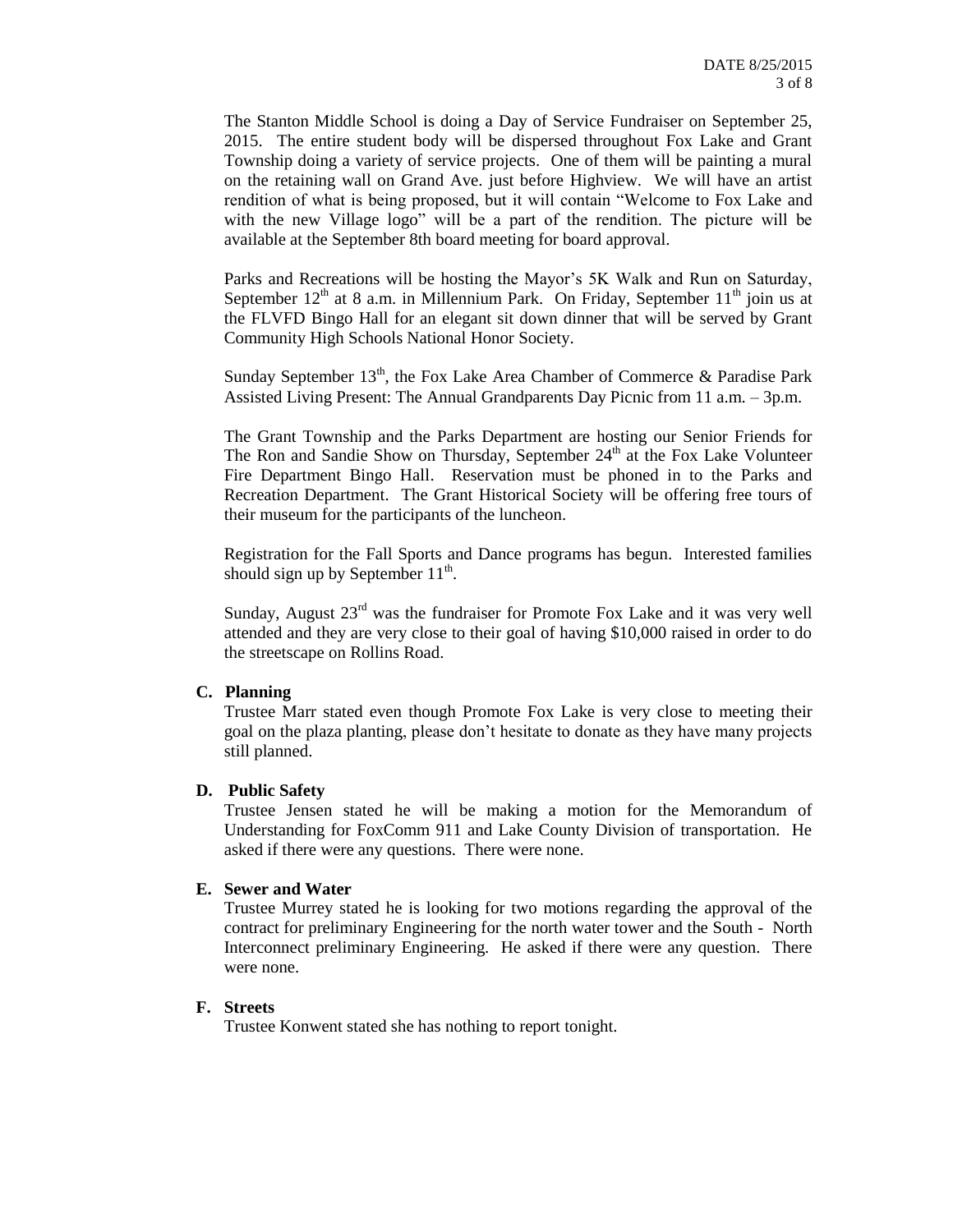# **VI. Motion to adjourn from Committee of the Whole and Reconvene Village Board Meeting**

*Trustee Koske made a motion to adjourn from the Committee of the Whole and reconvene the Village Board Meeting at 6:48 p.m., Seconded by Trustee Konwent.*

| A roll call vote was taken as follows: |     |
|----------------------------------------|-----|
| <b>Trustee Murrey</b>                  | Aye |
| Trustee Jensen                         | Aye |
| <i>Trustee Stochl</i>                  | Aye |
| <i>Trustee Konwent</i>                 | Aye |
| <i>Trustee Marr</i>                    | Aye |
| Trustee Koske                          | Aye |
| <b>Motion Carried</b>                  |     |

# **VII. Motions for Approval**

## **Finance**

*Trustee Stochl made a motion to approve the Expenditures, Warrants and Transfers dated August 25, 2015 in the amount of \$377,000.75, Seconded by Trustee Marr.*

| A roll call vote was taken as follows: |         |
|----------------------------------------|---------|
| <b>Trustee Murrey</b>                  | Aye     |
| Trustee Jensen                         | Abstain |
| Trustee Stochl                         | Aye     |
| Trustee Konwent                        | Aye     |
| Trustee Marr                           | Aye     |
| Trustee Koske                          | Aye     |
| <b>Motion Carried</b>                  |         |
|                                        |         |

*Trustee Stochl made a motion to approve Resolution 2015-R-26, A Resolution Adopting a Capital Improvement Program for the Village of Fox Lake for Fiscal Year 2015-2016*, S*econded by Trustee Koske.*

| A roll call vote was taken as follows: |     |
|----------------------------------------|-----|
| <b>Trustee Murrey</b>                  | Aye |
| Trustee Jensen                         | Aye |
| <i>Trustee Stochl</i>                  | Aye |
| <i>Trustee Konwent</i>                 | Aye |
| <i>Trustee Marr</i>                    | Aye |
| <i>Trustee Koske</i>                   | Aye |
| <b>Motion Carried</b>                  |     |

#### **Building and Zoning**

*Trustee Marr made a motion to Ratified the Outdoor Music Application by Village of Fox Lake, to allow outdoor music at 114 Washington Street on Sunday August 23, 2015 from 8 a.m. until 10 p.m., seconded by Trustee Jensen.*

> *A roll call vote was taken as follows: Trustee Murrey Aye Trustee Jensen Aye Trustee Stochl Aye Trustee Konwent Aye*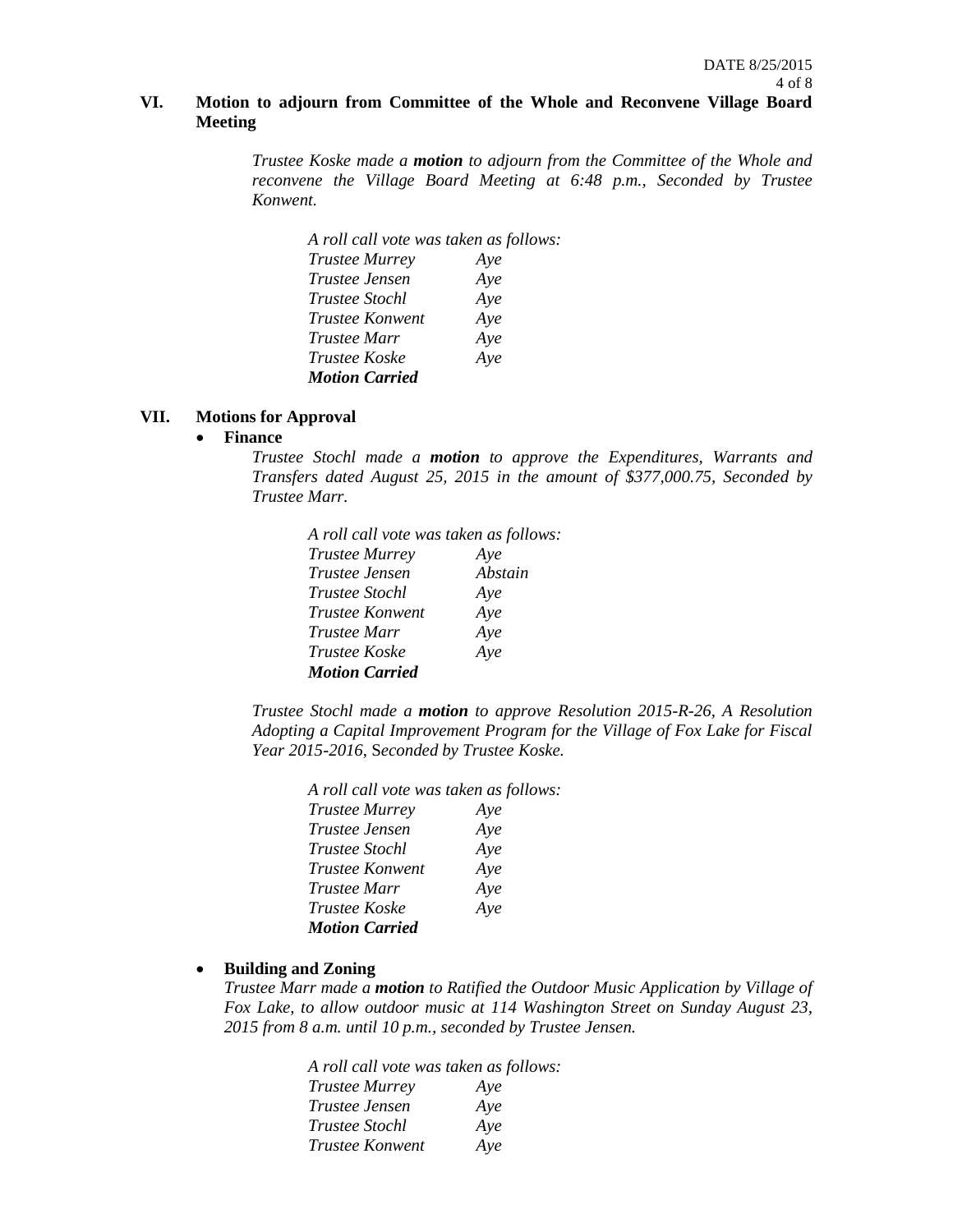| Trustee Marr          | Aye |
|-----------------------|-----|
| Trustee Koske         | Aye |
| <b>Motion Carried</b> |     |

#### **Public Safety**

*Trustee Jensen made a motion to approve the Memorandum of Understanding with Lake County Division of Transportation for Access to Video utilizing VPN network, and authorize the Village Administrator to sign the memorandum, seconded by Trustee Konwent.*

| A roll call vote was taken as follows: |     |
|----------------------------------------|-----|
| <b>Trustee Murrey</b>                  | Aye |
| <i>Trustee Jensen</i>                  | Aye |
| <i>Trustee Stochl</i>                  | Aye |
| Trustee Konwent                        | Aye |
| <b>Trustee Marr</b>                    | Aye |
| Trustee Koske                          | Aye |
| <b>Motion Carried</b>                  |     |

# **Sewer and Water**

*Trustee Murrey made a motion authorizing the Mayor, to Sign and Thereby Accept work order #W030 from Trotter and Associates for Engineering of the North Water Tower project in the amount of \$247,000 and authorize the Attorney to prepare the necessary Resolution, seconded by Trustee Koske.*

| A roll call vote was taken as follows: |     |
|----------------------------------------|-----|
| <b>Trustee Murrey</b>                  | Aye |
| Trustee Jensen                         | Aye |
| <i>Trustee Stochl</i>                  | Aye |
| Trustee Konwent                        | Aye |
| Trustee Marr                           | Aye |
| <i>Trustee Koske</i>                   | Aye |
| <b>Motion Carried</b>                  |     |

*Trustee Murrey made a motion authorizing the Mayor, to Sign and Thereby Accept work order #W025 from Trotter and Associates for the Water and Wastewater Systems Interconnect-Project Plan in the amount of \$199,300 and authorize the Attorney to prepare the necessary Resolution, Seconded by Trustee Marr.*

| A roll call vote was taken as follows: |     |
|----------------------------------------|-----|
| <b>Trustee Murrey</b>                  | Aye |
| <i>Trustee Jensen</i>                  | Aye |
| <i>Trustee Stochl</i>                  | Aye |
| <i>Trustee Konwent</i>                 | Aye |
| Trustee Marr                           | Aye |
| <i>Trustee Koske</i>                   | Aye |
| <b>Motion Carried</b>                  |     |

#### **VII. Items to be Removed from the Consent Agenda**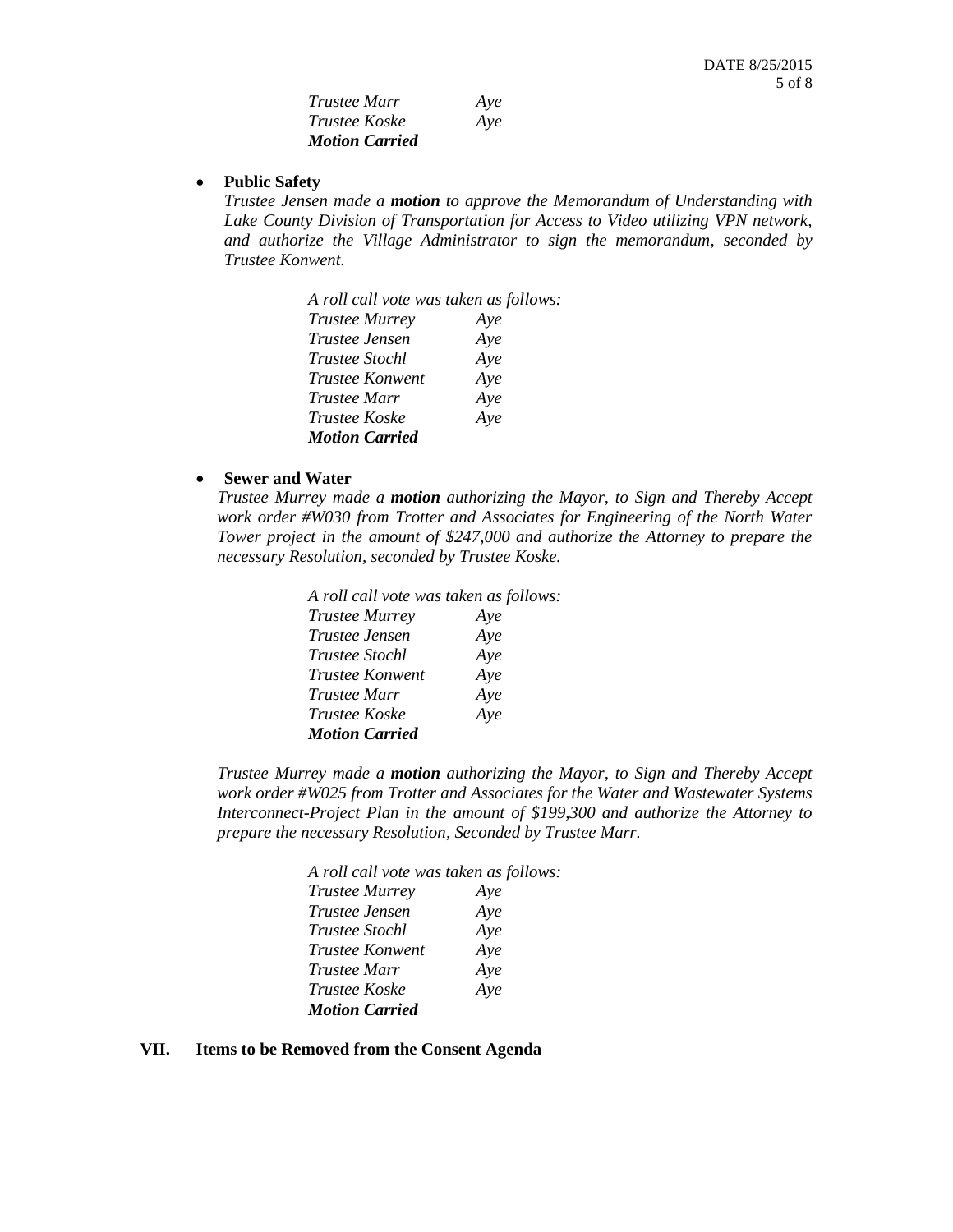#### **VIII. Consent Agenda**

*Trustee Jensen made a motion to move that items A through D to be established as the Consent Agenda for this meeting by unanimous vote, seconded by Trustee Konwent.*

> *A roll call vote was taken as follows: Trustee Murrey Aye Trustee Jensen Aye Trustee Stochl Aye Trustee Konwent Aye Trustee Marr Aye Trustee Koske Aye Motion Carried*

*Trustee Konwent made a motion that the consent agenda as established by the prior motion be passed, seconded by Trustee Jensen.*

| A roll call vote was taken as follows: |     |
|----------------------------------------|-----|
| <b>Trustee Murrey</b>                  | Aye |
| <i>Trustee Jensen</i>                  | Aye |
| <i>Trustee Stochl</i>                  | Aye |
| Trustee Konwent                        | Aye |
| <i>Trustee Marr</i>                    | Aye |
| <i>Trustee Koske</i>                   | Aye |
| <b>Motion Carried</b>                  |     |

## **IX. Items removed for the Consent Agenda**

### **X. Attorney Comments**

There were no Attorney comments this evening.

# **XI. President's Comments**

Mayor Schmit stated that the Town Hall Meeting will be held on Thursday, September  $17<sup>th</sup>$  at Grant Community High School. He stated that information will be posted on the Village website and they are working on getting it in the newest Newsletter.

Mayor Schmit stated that we are plugging away on Development. Bright Oaks has come in to submit their permit application. Reva Bay has submitted their paperwork to Rocky and they are hoping to get started prior to fall.

#### **XII. Audience Comments**

There were no comments from the audience this evening.

#### **XIII. Executive Session**

*Trustee Jensen made a motion to retire into Executive Session at 6:57 p.m. for Personnel and Threatened Litigation to include Anne Marrin Village Administrator, Labor Attorney Yvette Heinzalman, and Deputy Clerk Carol Ward, seconded by Trustee Marr.*

*A roll call vote was taken as follows: Trustee Murrey Aye Trustee Jensen Aye Trustee Stochl Aye Trustee Konwent Aye Trustee Marr Aye*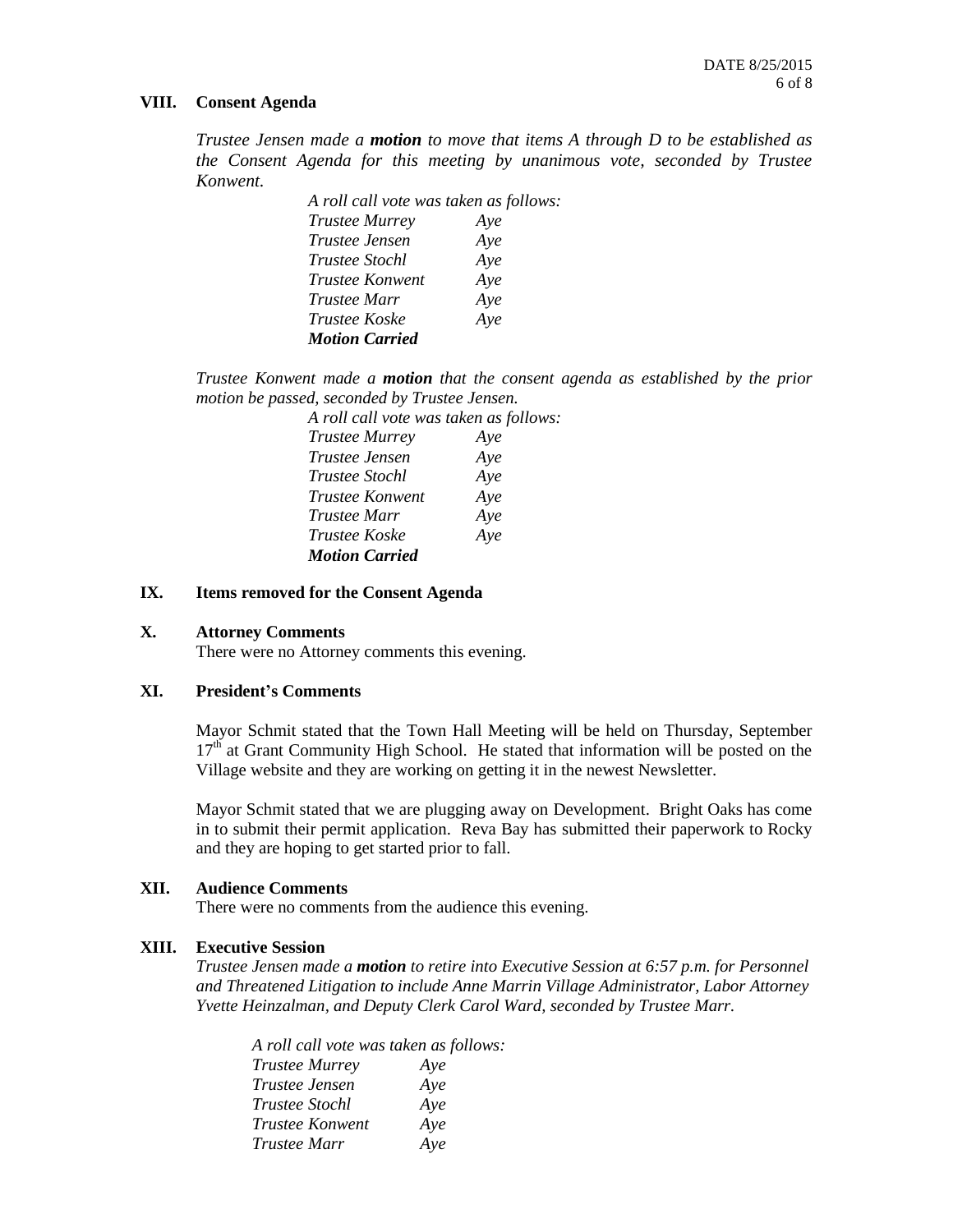*Trustee Koske Aye Motion Carried* 

# **XIV. Reconvene the Village Board Meeting**

*Trustee Murrey made a motion to reconvene the Village Board Meeting at 8:15p.m., seconded by Trustee Koske.*

*A roll call vote was taken as follows: Trustee Murrey Aye Trustee Jensen Aye Trustee Stochl Aye Trustee Konwent Aye Trustee Marr Aye Trustee Koske Aye Motion Carried*

# **XV. Adjournment**

*Trustee Koske made a motion to adjourn the Village Board Meeting at 8:15 p.m., seconded by Trustee Stochl.*

*A roll call vote was taken as follows: Trustee Murrey Aye Trustee Jensen Aye Trustee Stochl Aye Trustee Konwent Aye Trustee Marr Aye Trustee Koske Aye Motion Carried*

Meeting was adjourned at 8:15 p.m.

Niki Warden, Village Clerk

\_\_\_\_\_\_\_\_\_\_\_\_\_\_\_\_\_\_\_\_\_\_\_\_\_\_\_\_\_\_\_\_